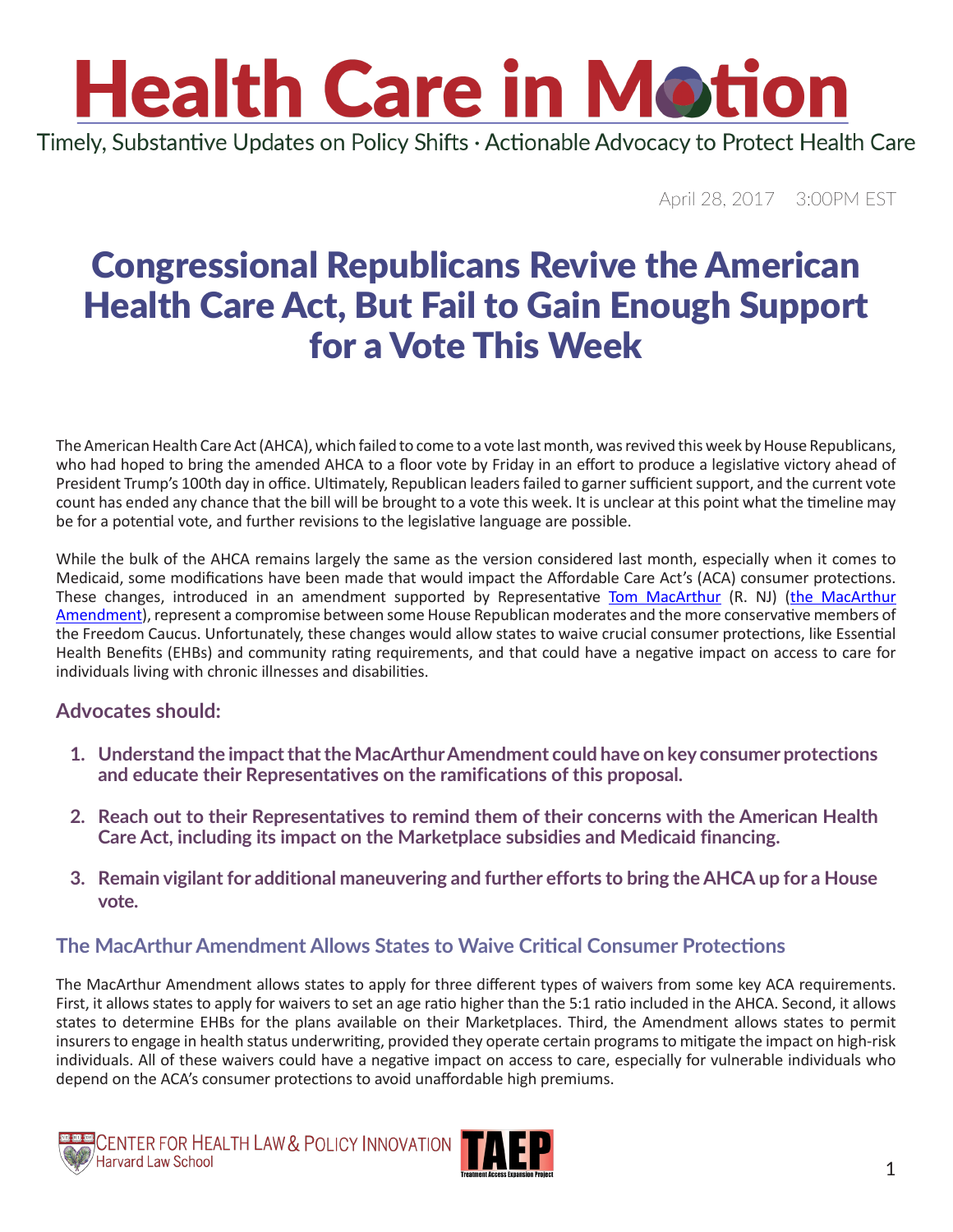#### **Increasing Costs for Older Americans**

The first type of waiver allowed by the MacArthur Amendment would create a dramatic increase in premiums for older Americans. Under the ACA, insurers can only charge older Americans three times the cost of premiums for their younger enrollees. The AHCA had already proposed increasing the age ratio from 3 to 1 to 5 to 1, which would cause premiums to skyrocket for older Americans seeking coverage in the Marketplaces. States with MacArthur Amendment waivers would be allowed to set an even higher ratio, increasing the discrepancy in costs paid by younger enrollees and older ones.

These waivers would raise serious concerns about access to care for older Americans, who tend to have higher health care needs and are more likely to live with chronic illnesses and disabilities. Although the AHCA scales subsidies to purchase insurance based on age, the age scale used would not be steep enough to offset the jump in premiums. Therefore, many older Americans would find themselves struggling to afford health care coverage.

#### **Undermining Essential Health Benefits**

In its previous version, the AHCA would have repealed EHBs, which are the mandated core set of medical services all insurers must cover, such as hospital stays, pharmaceuticals, maternity care, and mental health services. Many moderates cited this proposed elimination as a reason they would not support the bill. Thus in an effort to compromise and win moderate support, the MacArthur Amendment preserves EHBs on the federal level, but allows states to waive those requirements. Under these waivers states could not only decide which categories of benefits insurers must provide their enrollees, but the benefits within each category that must be covered. For example, a state would be able to submit a waiver that would allow it to pick and choose which medications insurers must include on their formularies, potentially allowing insurers to avoid covering all Hepatitis C drugs.

The creation of waivers that would allow states to chip away at EHBs is concerning. Individuals living with chronic conditions and disabilities need a minimum benefits package that includes the range of services and treatments necessary to manage their conditions, including prescription drug benefits, substance use and mental health treatments, and preventive services. Without a minimum standard of benefits, people living with chronic conditions and disabilities could find themselves with access only to insurance that does very little to provide meaningful access to care and treatment. Moreover, if insurers can offer less generous benefit packages, this will segment the market—reducing the number of plans that are adequate for those with higher health needs and driving up the cost of those plans.

Allowing waivers to EHBs would also undermine some other ACA consumer protections. As written, the ACA's prohibition on lifetime and annual limits as well as the cap on out of pocket costs only apply to EHBs. Therefore, states seeking EHB MacArthur Amendment waivers would likely be able to define these protections as well. These protections are very important to people living with chronic illnesses and disabilities. Before the ACA, individuals living with high cost conditions would often "run out" of coverage as they hit upon lifetime or annual caps, which would prevent them from continuing with the care they needed. Additionally, those with high health care spending, such as those managing a chronic illness or disability, rely on the maximum out of pocket spending requirements to control their annual medical spending, especially in the face of high co-insurance and co-payment requirements.

#### **Permitting Health Status Underwriting**

The last type of waiver permitted by the MacArthur Amendment would allow states to permit their insurers to engage in health status underwriting by waiving parts of the ACA's community rating requirement. States with these waivers would be allowed to permit insurers to impose health status underwriting on individuals who did not maintain continuous coverage for the first 12 months of enrollment following that gap. Although states seeking a community rating MacArthur Amendment



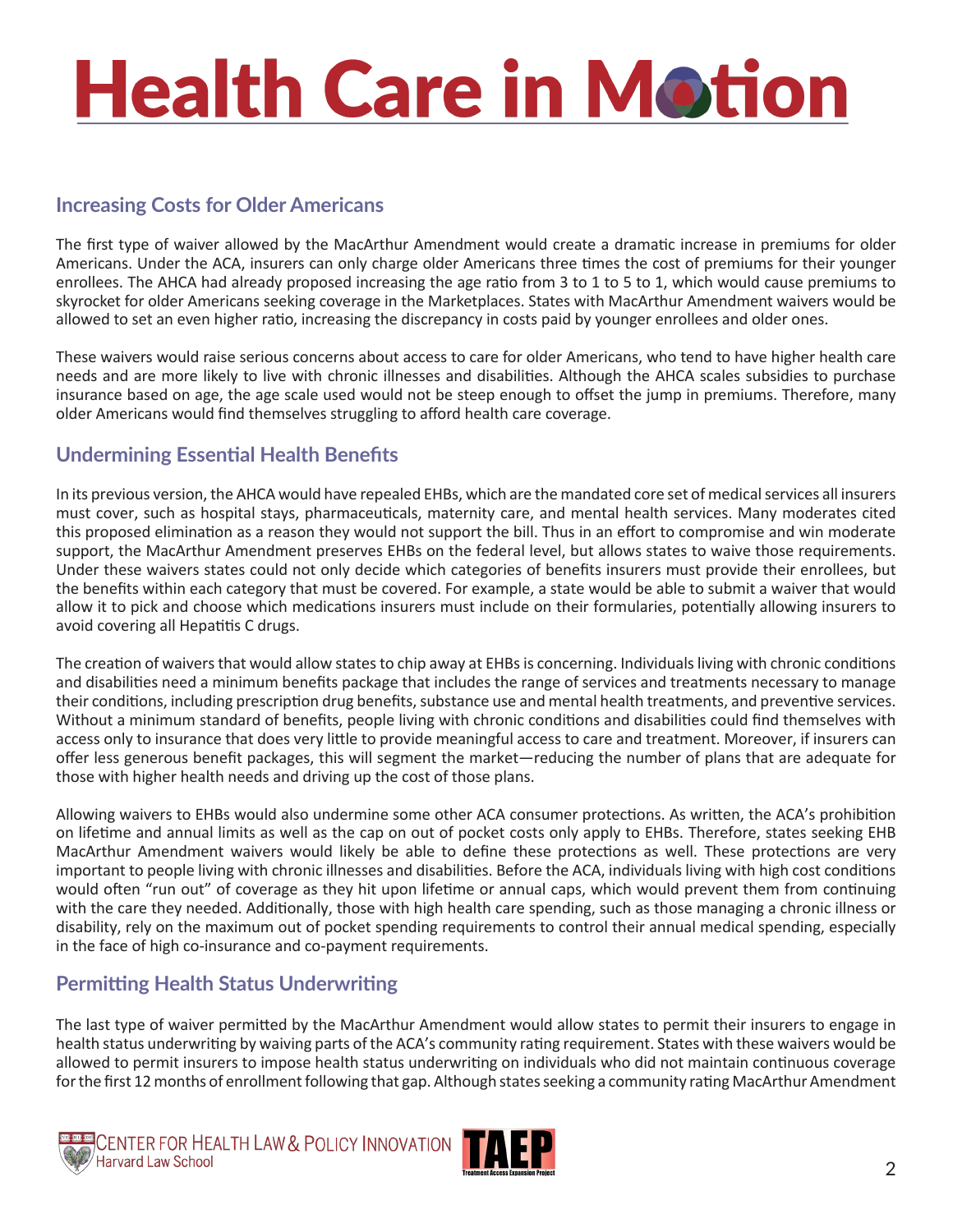waiver would have to engage in certain programs to mitigate the impact of health status underwriting on their citizens, it is unclear if these proposals will actually offset the increase in premiums to those living with chronic illnesses and disabilities.

Health status underwriting is the practice of charging high premiums to those with pre-existing conditions. Prior to the ACA's prohibition on health status underwriting, individuals living with chronic conditions were routinely required to pay premium surcharges that could be [over 100% of the premiums offered to individuals without pre-existing conditions](http://kff.org/health-costs/report/how-accessible-is-individual-health-insurance-for-2/) for even minor conditions such as hay fever. Health status underwriting often led to high rates of uninsurance among people living with chronic illnesses and disabilities. In 2010, prior to the full implementation of the ACA, [17,875,000 Americans](https://aspe.hhs.gov/system/files/pdf/255396/Pre-ExistingConditions.pdf) [living with pre-existing conditions were uninsured](https://aspe.hhs.gov/system/files/pdf/255396/Pre-ExistingConditions.pdf) in part because health status underwriting made health care coverage unaffordable for them.

Under the MacArthur Amendment, states seeking a community rating waiver to allow health status underwriting must operate a program under the AHCA's patient and state stability fund to 1) provide financial assistance to high-cost enrollees seeking coverage in the Marketplaces; 2) enter into a reinsurance program to provide incentives to insurers to keep premiums for sicker enrollees low; or 3) participate in the federal invisible high risk sharing program, which is essentially another reinsurance program. Unfortunately, it is unlikely that the money set aside for these programs in the patient and state stability fund and the invisible risk sharing program would be enough to offset the dramatic increase in costs to the [52](http://kff.org/health-reform/issue-brief/pre-existing-conditions-and-medical-underwriting-in-the-individual-insurance-market-prior-to-the-aca/) [million Americans living with pre-existing conditions](http://kff.org/health-reform/issue-brief/pre-existing-conditions-and-medical-underwriting-in-the-individual-insurance-market-prior-to-the-aca/) if insurers were allowed once more to use health status underwriting. For example, the federal invisible high risk sharing program would be given \$15 billion over nine years, which would likely [lower annual premiums by 1-2% per year, or \\$100 per enrollee annually](https://www.americanprogress.org/issues/healthcare/news/2017/04/20/430858/latest-aca-repeal-plan-explode-premiums-people-pre-existing-conditions/). By contrast, the AHCA, even without allowing for health status underwriting, will [increase average enrollee costs by \\$3,000 by 2020](https://www.americanprogress.org/issues/healthcare/reports/2017/03/16/428418/impact-house-aca-repeal-bill-enrollees-costs/).

Also concerning is the heightened impact these waivers would have on individuals with pre-existing conditions through the continuous coverage requirement. Under the AHCA, all individuals who experienced a gap in coverage would have their premiums increased by 30%. Under these waivers, however, only individuals living with pre-existing conditions would face a penalty for a gap in coverage because insurers would be able to use health status underwriting. Individuals with serious conditions or disabilities, such as HIV, cancer, and mental illness are more likely to experience gaps in healthcare coverage due to changes in employment status related to periods of illness or intensive treatment that may leave them unable to work. This will shut the door on health care coverage exactly when individuals living with chronic illnesses and disabilities need it the most.

Furthermore, the MacArthur Amendment only allows for the Department of Health & Human Services (HHS) to make a cursory review of any consumer protection waiver proposed by a state. HHS would be required to automatically approve the waiver within 60 days unless the state fails to meet the requirements of the statute. States could choose to waive the health status underwriting prohibition without implementing a program that would directly address the jump in premiums that Americans living with chronic illnesses and disabilities would experience. For example, while reinsurance programs or high-risk sharing programs encourage insurers not to utilize health status underwriting and can have a positive effective on the Marketplaces, these programs do not directly alleviate the cost burden on individuals whose insurers do choose to take advantage of health status underwriting. Without a thorough review to ensure that states are mitigating the jump in cost experienced by consumers, allowing health status underwriting runs a large risk that people living with chronic illnesses and disabilities will once more get priced out of the private insurance markets.

#### **Many of the Access to Care Concerns with the AHCA Remain**

Despite the focus on the MacArthur Amendment, advocates should be aware that most of the AHCA remains largely unchanged.<sup>1</sup> This means that the AHCA itself remains a serious threat to access to care for the millions of Americans living

<sup>1</sup> For an in depth discussion of the American Health Care Act, please see our previous *Health Care in Motion* pieces [here](http://www.chlpi.org/wp-content/uploads/2013/12/Health-Care-in-Motion_03_07_2017.pdf) and [here](http://www.chlpi.org/wp-content/uploads/2013/12/Health-Care-in-Motion_03_14_2017.pdf).